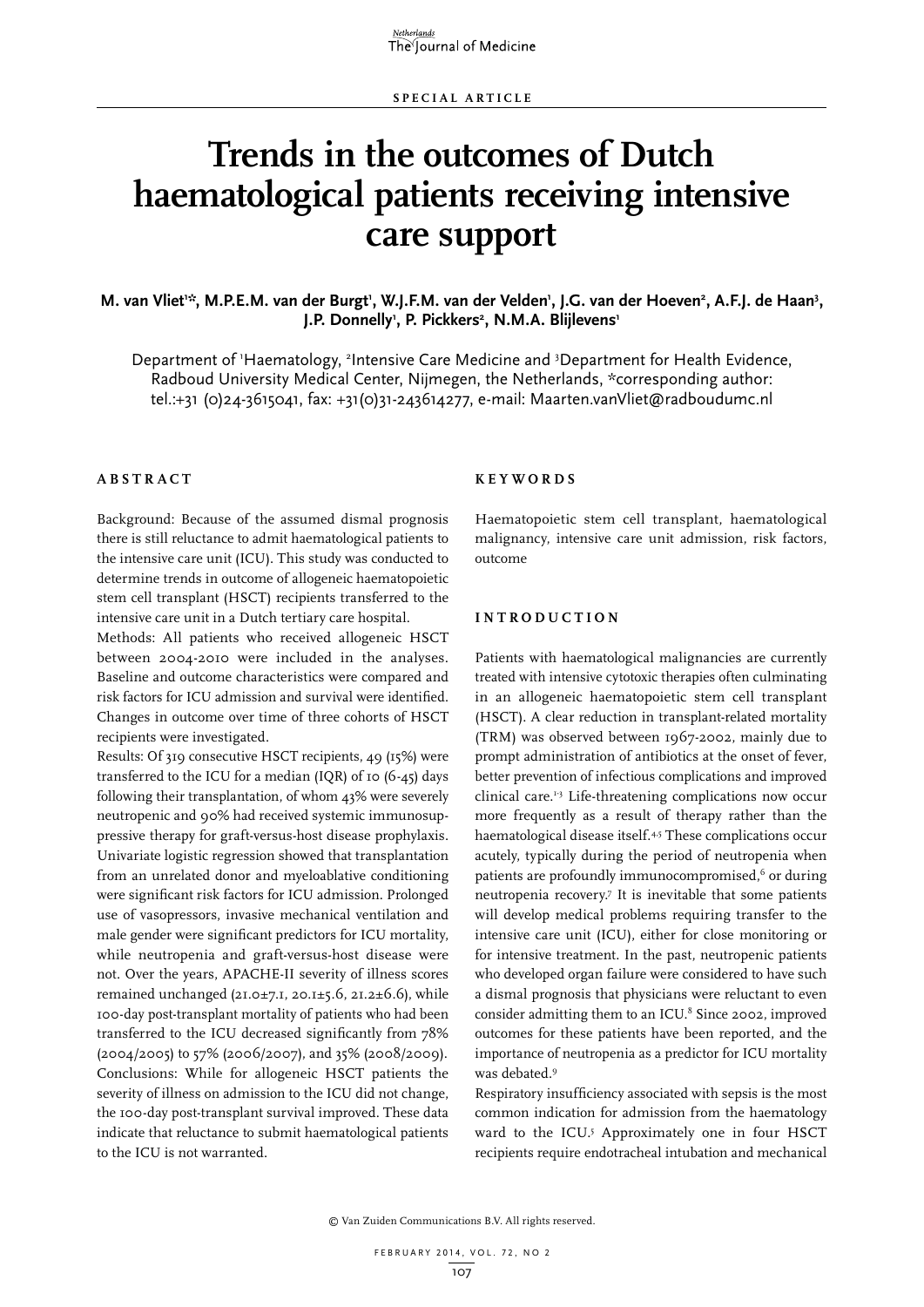ventilation for acute respiratory failure.<sup>10</sup> Severe sepsis and septic shock are the most frequently observed reason for ICU admission.9

The outcome of those patients who need critical care appears to have improved, $\mu$  although in the subgroup of HSCT recipients receiving mechanical ventilation the reported mortality rate still exceeds 80%<sup>12</sup> and acute graft-versus-host disease (aGvHD) is reported to be an independent predictor for death, specifically in combination with mechanical ventilation.10 Early initiation of non-invasive ventilation is associated with significant reductions in the rates of endotracheal intubation and serious complications and an improved likelihood of survival until hospital discharge.<sup>13</sup> These results led to improved awareness of the benefits of early admission to an ICU, resulting in more allogeneic stem cell transplant recipients being transferred to the ICU. Nevertheless, also in the Netherlands, important differences between centres concerning ICU admission policies exist and more evidence is needed to show that ICU treatment of this specific transplant group is not futile.

In this study we investigated the changes in outcome over time of three cohorts of HSCT recipients and compared the outcome of those that needed intensive care treatment to those who did not.

# **DESI G N AND M ET H ODS**

#### **Design**

The records of all consecutive patients admitted to the Department of Haematology of Radboud University Medical Center, a tertiary academic hospital, between 1 January 2004 and I January 2010, were retrospectively analysed*.* HSCT recipients were identified and only their first unplanned referral to the ICU (<100 days) was included in the study. An unplanned admission was defined as an admission because of acute deterioration and not for scheduled activities that needed intensive monitoring (e.g. broncho-alveolar lavage with non-invasive ventilation support). Demographic data as well as relevant haematological data including underlying disease, donor type, type of transplant and presence of GvHD were retrieved from electronic patient files. Risk scores for TRM developed by the European Group for Blood and Marrow Transplantation (EBMT) were calculated.14 Clinical data during ICU admission and discharge, the reason for admission, the severity of illness during the first 24 hours, as well as three outcome measures namely, mortality, and the length of ICU admission and hospital stay were collected. The severity of illness on admission to the ICU was determined by indicators of organ failure and the APACHE II score.15 The type and duration of mechanical

ventilation, renal replacement therapy and vasopressor use were extracted from the medical records. The study has been carried out in the Netherlands in accordance with the applicable rules concerning the review of research ethics committees and informed consent.

### **Treatment protocol**

The myeloablative (MA) conditioning regimen consisted mainly of high-dose cyclophosphamide with either idarubicin when a sibling donor was available or antithymocyte globulin (ATG) when the donor was unrelated, with or without total body irradiation. The non-myeloablative (NMA) conditioning regimen consisted mainly of cyclophosphamide and fludarabine, completed with ATG in case of an unrelated donor. ATG was added to the conditioning regimen to attain T lymphocyte depletion to prevent GvHD. During the study period the method of preparation and composition of the stem cell product did not change. Patients did not receive haematopoietic growth factors and anti-microbial prophylaxis consisted of 500mg ciprofloxacin given twice daily and 500mg valaciclovir given three times daily. Fluconazole was given at 200mg a day only to those who were colonised with *Candida albicans*. Vital signs (temperature, heart rate, blood pressure, respiration rate, oxygen saturation) were monitored at least four times daily with an overnight control being included during severe neutropenia to avoid any delay in starting broad-spectrum antibacterial therapy at the onset of fever.<sup>16</sup> Empirical therapy was started once the axillary temperature equalled or exceeded 38.5°C.

#### **ICU transfer criteria**

No explicit ICU admission policy was adopted. The decision to admit a patient to one of the level 3 general ICUs of our hospital was made by the senior haematologist and the senior intensivist.

#### **Statistical analysis**

Continuous variables were summarised using mean values and standard deviations (SD) or median values and interquartile range (IQR) if data were not normally distributed. To compare characteristics we applied the independent *t*-test for continuous variables and chi-squared or Fisher's exact tests in case of percentages. Univariate logistic regression analyses were used to identify factors associated with ICU admission and ICU mortality. The power of this study was inadequate to perform multivariate analyses.

Two-tailed p-values <0.05 were considered to indicate statistical significance. A hundred days post-HSCT survival was presented in a Kaplan-Meier curve comparing the three periods using the log-rank test. All statistical analyses were carried out with SPSS version 18.0.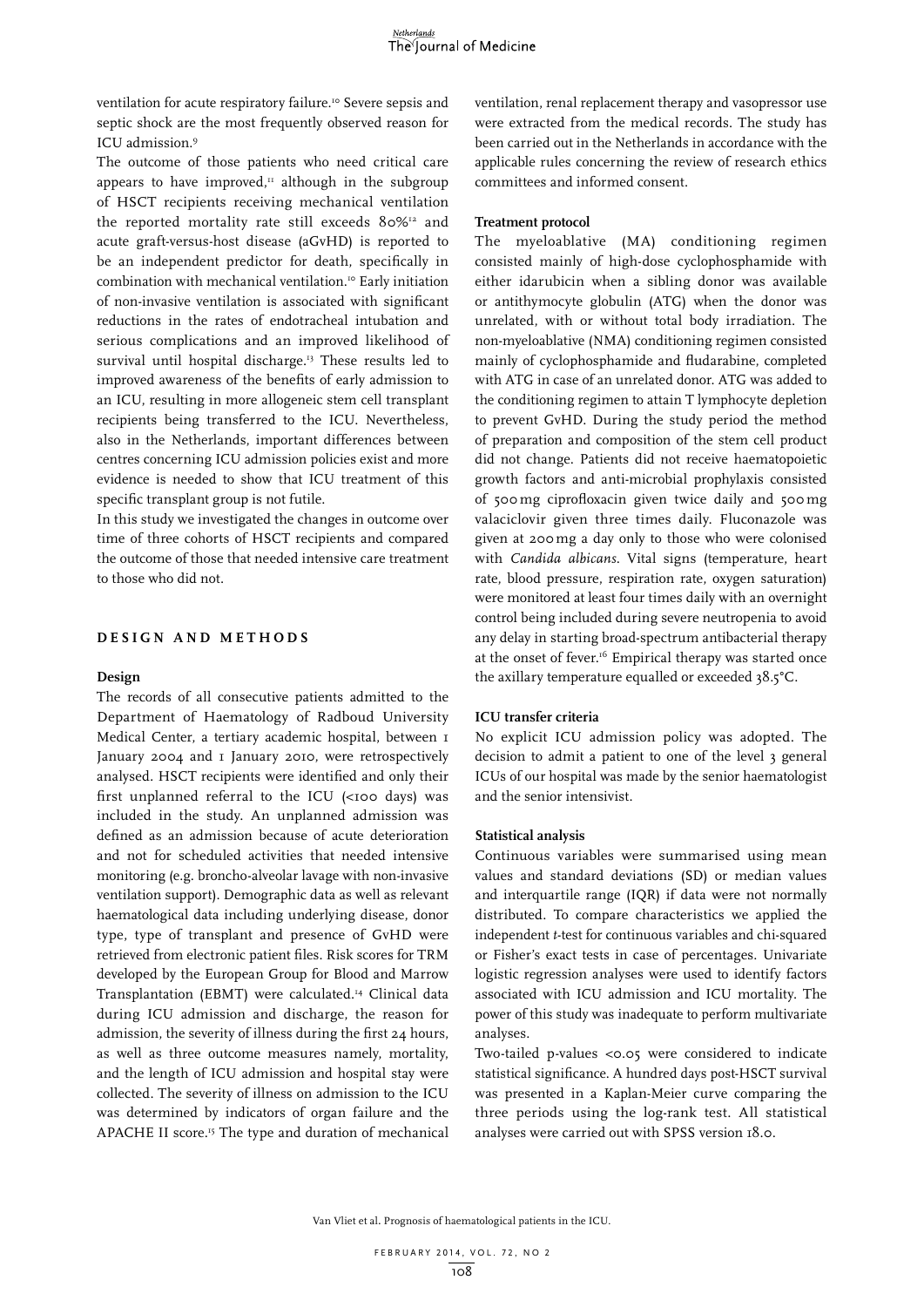# **RES U LTS**

## **ICU-group characteristics**

Between I January 2004 and I January 2010, 319 patients received an allogeneic HSCT, of whom 49 patients were transferred to the ICU for a median (IQR) of 10  $(6-45)$ days following their transplantation. The most common underlying diagnoses were acute myeloid leukaemia (n=14, 29%), non-Hodgkin's lymphoma (n=10, 20%) and myelodysplastic syndrome (n=8, 16%). The depth of compromised immunity at the moment of ICU transfer was emphasised by the fact that 43% of the patients were severely neutropenic (neutrophil count of ≤0.5 x 109/l) on ICU admission and 90% had received systemic immunosuppressive therapy for GvHD prophylaxis. Infectious complications were the main reason for ICU admission (86%), with respiratory insufficiency reported as the main symptom (67%), followed by haemodynamic instability, sepsis and septic shock. Mortality rates at 100-days post-HSCT were significantly higher for the patients who required an ICU admission (53 versus 8% in HSCT patients who did not need intensive care, p<0.01). Length of stay in the hospital was significantly longer (median 45 days; range 36-70) for patients requiring

an ICU admission compared with those without ICU admission (29 days; range 23-39); p<0.01.

# **Risk factors for ICU admission**

The characteristics of ICU patients were compared with those without intensive care treatment. Age and gender were distributed equally in both groups (*table 1*). Univariate analysis identified two haematological risk factors for ICU admission to be significant: an unrelated donor graft (OR=2.5,  $95\%$  CI 1.3-4.6) and MA conditioning (OR=2.3, 95% CI 1.1-4.7). The power of this study was inadequate to perform a multivariate analysis. The onset of aGvHD grade 2-4 within 100 days for those admitted to the ICU was 29%  $(14/49)$ , similar to those not admitted to the ICU (30%).

## **Changes in ICU characteristics over the years**

There were no changes in the number of days from HSCT to ICU admission (median 10, IQR 6-45 days after HSCT), length of ICU stay (median 4, IQR 1-12 days) or time post-ICU to hospital discharge (median 15, IQR 1-35 days) over time, nor did the APACHE II severity of illness on ICU admission and EBMT estimated risk of not surviving for five years change during the study period (*table 2*). The proportion of patients requiring endotracheal intubation

|                                  | <b>HSCT-recipients without ICU</b><br>admission $(n=270)$ | <b>HSCT-recipients with ICU</b><br>admission $(n=49)$ | P-value           | OR $(95\%$ CI   |
|----------------------------------|-----------------------------------------------------------|-------------------------------------------------------|-------------------|-----------------|
| Age (years)                      | 48.2 ( $\pm$ II.0)                                        | 47.4 $(\pm$ II.3)                                     | $0.64^a$          |                 |
| Male gender                      | 167(62%)                                                  | 29(59%)                                               | $0.75^b$          |                 |
| Unrelated donor                  | 89(33%)                                                   | 27(55%)                                               | $<$ $0.01b$       | $2.5(1.3-4.6)$  |
| Myeloablative conditioning       | 162 (60%)                                                 | 38 (78%)                                              | 0.02 <sup>b</sup> | 2.3 $(I.I-4.7)$ |
| EBMT estimated risk $(n=237/43)$ |                                                           |                                                       | 0.54 <sup>c</sup> |                 |
| L <sub>ow</sub>                  | 1(0%)                                                     | $0.0\%$                                               |                   |                 |
| Intermediate                     | 63(27%)                                                   | 14(33%)                                               |                   |                 |
| High                             |                                                           | 20157%                                                |                   |                 |

|                              | Table 2. Demographics, ICU characteristics and outcome of patients transferred to an ICU within 100 days post-HSCT |  |  |
|------------------------------|--------------------------------------------------------------------------------------------------------------------|--|--|
| in two-year periods $(n=49)$ |                                                                                                                    |  |  |

|                                 | 2004/2005<br>(n=a) | 2006/2007<br>(n=23) | 2008/2009<br>$(n=17)$ |  |
|---------------------------------|--------------------|---------------------|-----------------------|--|
| Age                             | $46.3 \pm 11.5$    | 47.6 $(\pm 10.3)$   | 47.8 $(\pm 13.2)$     |  |
| APACHE II on admission          | 21.0 $(\pm 7.1)$   | 20.I $(\pm 5.6)$    | 21.2 $(\pm 6.6)$      |  |
| EBMT estimated risk             | 4.0 $(\pm 1.0)$    | 3.6 $(\pm 1.4)$     | $2.8 \ (\pm 1.1)$     |  |
| Invasive ventilation (days)     | $0.4$ [0-II.3]     | $1.5$ [0-15.5]      | $1.3$ [0-6.3]         |  |
| Non-invasive ventilation (days) | $0.0$ [0-0.02]     | $0.3$ [0-1.0]       | $0.2$ [0-0.8]         |  |
| Vasopressor use (days)          | $0.2$ [0.0-3.9]    | $0.4$ [0.0-3.0]     | $0.0$ [0.0-I.4]       |  |
| ICU mortality                   | 4 (44%)            | 8(35%)              | 4(24%)                |  |
| Hospital mortality              | 7(78%)             | 12(52%)             | 7(41%)                |  |
| 100 day post HSCT mortality     | 7 (78%)            | 13 (57%)            | 6(35%)                |  |

Van Vliet et al**.** Prognosis of haematological patients in the ICU.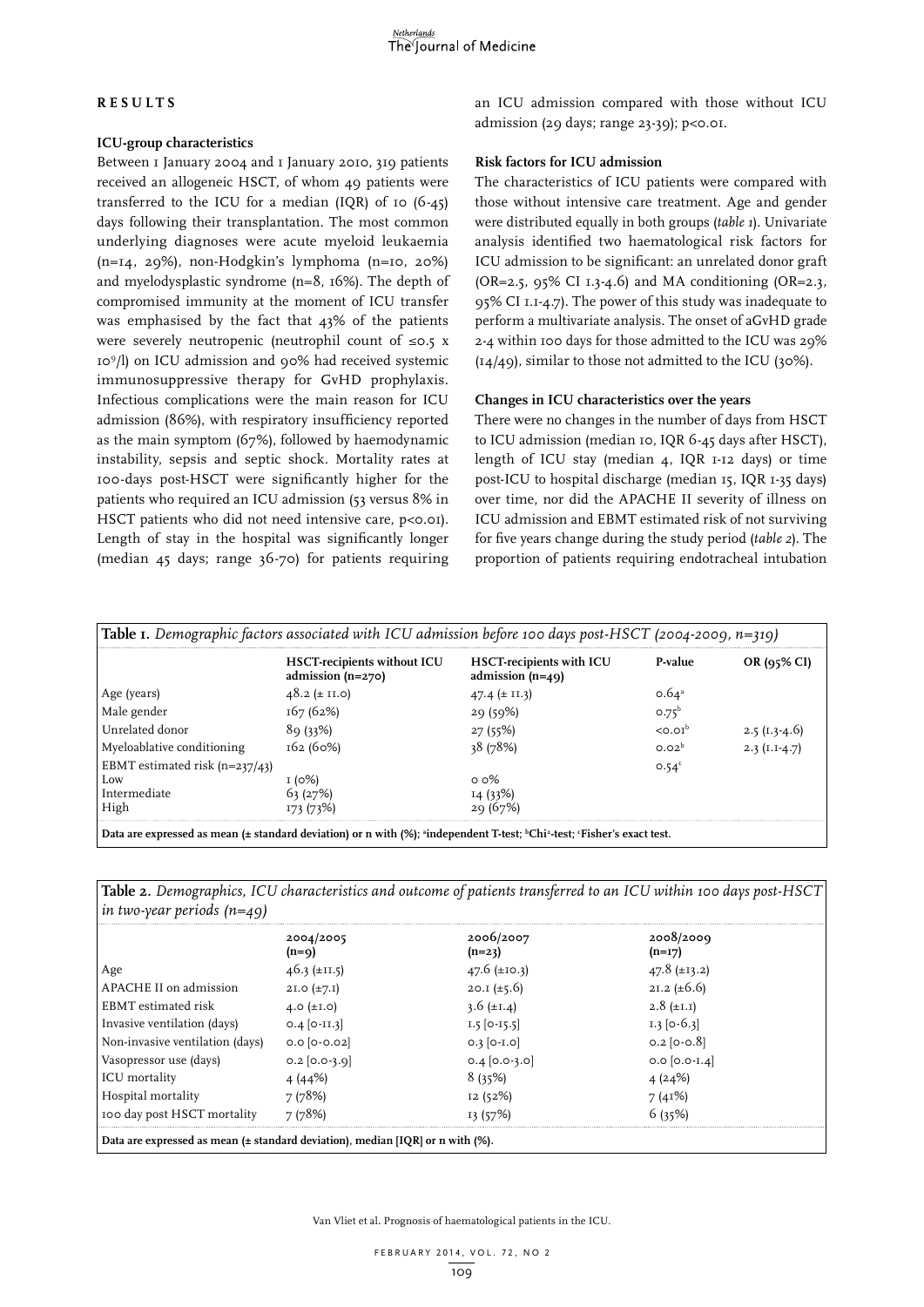tended to decrease, but this did not reach statistical significance. In contrast, the number of non-invasive ventilation days increased (p=0.02). The number of days that vasopressor medication was required remained unchanged.

ICU mortality was 44% (2004/2005) to 35% (2006/2007) and 24% (2008/2009) and hospital mortality 78% to 52% and 41%, but these trends did not reach statistical significance. *Figure 1* illustrates the decrease in the 100-day post-HSCT mortality for patients who had been admitted to the ICU (p=0.02). A similar decrease was found for patients given MA conditioning (78% to 56% and 36%, respectively) and NMA conditioning (no patients in first period, 60% and 33% in period 2 and 3, respectively). While these improvements did not reach statistical significance, likely due to a type 2 error, they do illustrate that in both groups a comparable improvement in outcome is observed over time. The 100-day post-transplant mortality of the complete group of patients  $(n=319)$ remained constant over time between 15-19%.

#### **Factors associated with ICU survival**

Characteristics were compared between ICU survivors and non-survivors to determine the factors that were associated with survival of the patients who needed an ICU admission (*table 3*). Age and HSCT-related characteristics including donor type, bacteraemia, neutropenia and EBMT estimated risk score were similar in both groups. The duration that vasopressor medication was required (p<0.01), the number of days invasive ventilation was required (p<0.01) and male gender (p=0.04) were significant univariate predictors for ICU mortality. The APACHE II score (p=0.07) and receipt of MA conditioning (p=0.08) also tended to be related to ICU mortality. Neutropenia and both the presence of



aGvHD grade 2-4 on ICU admission and the onset of aGvHD within 10- days post-HSCT were not shown to be risk factors for ICU survival.

# **DIS C U SSION**

The present study shows that the proportion of HSCT patients admitted to the ICU during the last decade has risen. Receiving stem cells from an unrelated donor and MA conditioning were shown to be the major risk factors for ICU admission as one in four required ICU admission. While their disease severity on ICU admission, as determined by APACHE-II, remained similar, the 100-day transplant-related mortality decreased. Factors associated with ICU mortality were duration of vasopressor therapy, invasive mechanical ventilation and male gender. No correlation was found between the presence of neutropenia or GvHD and the risk for ICU admission or ICU mortality. ICU and post-ICU hospital mortality was low in our population compared with recent literature.17,18 Improved outcome for HSCT recipients might be explained by the fact that ICU treatment in general has improved, as is illustrated by higher ICU survival rates for the general adult ICU population<sup>19</sup> as well as in our own hospital. In addition, haematologists are more aware of the fact that admission to the ICU is feasible and effective, provided it is arranged at an early stage of deterioration. Nevertheless, APACHE-II scores during the study period did not decrease. While this cannot be deduced from our data, we have the impression that attitudes changed over time from 'no patient to be transferred to the ICU, unless….' to 'if needed, every patient should be transferred to the ICU, unless…'. Some authors propose that 'unlimited ICU treatment for a limited period', with full ICU support for e.g. four days and re-evaluation on day 5 could be an appropriate strategy of care for those patients with an unknown disease status or disease recurrence with available treatment options.<sup>20</sup> Our data show that 39% of the 100-day survivors needed six days or more on the ICU with a range for ICU survivors of 1-50 ICU days, implying that a decision about futility of treatment cannot be made within 4-6 days. Long-term physical, mental and social consequences of prolonged ICU admission and the effects of more extensive use of mechanical ventilation are now being studied in larger populations to determine the long-term effects of ICU treatment.

The finding that the duration of invasive mechanical ventilation and duration of vasopressor use predict ICU mortality is not surprising or new. It is well known that respiratory failure that requires mechanical ventilation and vasopressors indicates sepsis and shock and predicts mortality in almost all patient populations. Several studies have reported the use of mechanical ventilation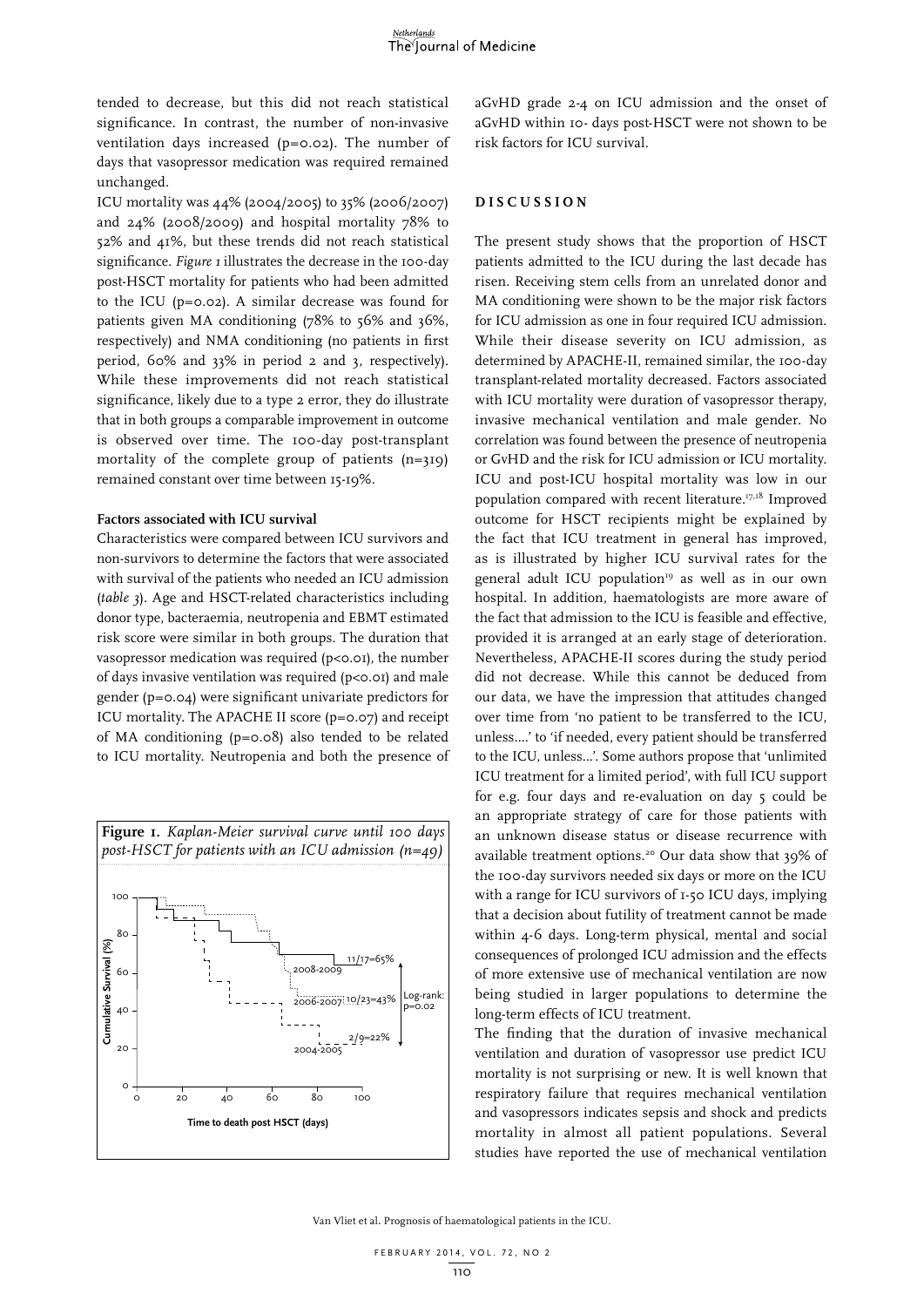#### <u>Netherlands</u> The Journal of Medicine

| Table 3. Demographic, haematological and ICU risk factors for ICU mortality (2004-2009, $n=49$ )                                                                                                                                      |                |                      |                |                           |                   |                                  |
|---------------------------------------------------------------------------------------------------------------------------------------------------------------------------------------------------------------------------------------|----------------|----------------------|----------------|---------------------------|-------------------|----------------------------------|
|                                                                                                                                                                                                                                       | $(n=33)$       | <b>ICU</b> survivors | $(n=16)$       | <b>ICU</b> non-survivors  | P-value           | <b>OR</b><br>$(95\% \text{ CI})$ |
| Demographics                                                                                                                                                                                                                          |                |                      |                |                           |                   |                                  |
| Age                                                                                                                                                                                                                                   | 47             | $(\pm 12)$           | 48             | $(\pm II)$                | 0.77 <sup>a</sup> |                                  |
| Male gender                                                                                                                                                                                                                           | 16             | (49%)                | 13             | (81%)                     | 0.04 <sup>d</sup> | $0.2$ (0.1-0.9)                  |
| Haematological parameters                                                                                                                                                                                                             |                |                      |                |                           |                   |                                  |
| EBMT estimated risk $(n=43)$ :                                                                                                                                                                                                        |                |                      |                |                           | I.00 <sup>d</sup> |                                  |
| Intermediate                                                                                                                                                                                                                          | IO             | (35%)                | 4              | (29%)                     |                   |                                  |
| High                                                                                                                                                                                                                                  | IQ             | (66%)                | IO             | (71%)                     |                   |                                  |
| Myeloablative conditioning                                                                                                                                                                                                            | 23             | (70%)                | 15             | (94%)                     | 0.08 <sup>d</sup> | $0.2$ (0.0-1.3)                  |
| Unrelated donor                                                                                                                                                                                                                       | I7             | (51%)                | IO             | (62%)                     | $0.47^{b}$        |                                  |
| Bacteraemia on admission (n=42)                                                                                                                                                                                                       | 6/27           | (22%)                |                | $6/15$ (40%)              | 0.29 <sup>d</sup> |                                  |
| Neutropenia on admission (n=40)                                                                                                                                                                                                       |                | $10/27$ (37%)        | 7/13           | (54%)                     | 0.31 <sup>b</sup> |                                  |
| GvHD on ICU admission                                                                                                                                                                                                                 | $\overline{a}$ | (6%)                 | $\overline{a}$ | (13%)                     | 0.59 <sup>d</sup> |                                  |
| GvHD <day 100<="" td=""><td>ΙO</td><td>(30%)</td><td>4</td><td>(25%)</td><td>I.00<sup>d</sup></td><td></td></day>                                                                                                                     | ΙO             | (30%)                | 4              | (25%)                     | I.00 <sup>d</sup> |                                  |
| <b>ICU</b> parameters                                                                                                                                                                                                                 |                |                      |                |                           |                   |                                  |
| APACHE II on admission                                                                                                                                                                                                                | 19.6           | $(\pm 5.7)$          |                | 22.9 $(\pm 6.5)$          | 0.07 <sup>a</sup> | $I.I (I.O-I.2)$                  |
| Invasive ventilation (days)                                                                                                                                                                                                           | O.O            | $[0.0 - 5.1]$        | 7.9            | $\left[1.6 - 23.7\right]$ | $<$ 0.0 $Ic$      | $I.O (I.O-I.I)$                  |
| Non-invasive ventilation (days)                                                                                                                                                                                                       | O.2            | $[0.0 - 0.7]$        | O.I            | $[0.0 - 0.3]$             | 0.68c             |                                  |
| Vasopressor use (days)                                                                                                                                                                                                                | O.O            | $[0.0 - 0.7]$        |                | 2.4 $[0.6 - 5.1]$         | $<$ 0.0 $Ic$      | $I.5 (I.I-2.0)$                  |
| Data are expressed as mean (± standard deviation), median [IQR] or proportions with (n); <sup>a</sup> independent T-test; <sup>b</sup> Chi <sup>2</sup> -test; <sup>c</sup> Mann-Whitney-U test;<br><sup>d</sup> Fisher's exact test. |                |                      |                |                           |                   |                                  |

in this profoundly immunocompromised population to be predictive for ICU mortality<sup>21</sup> and this is supported by the high mortality rates reported.<sup>22</sup> In our study population the use of non-invasive ventilation increased, relative to invasive ventilation over the years, and probably contributed to the better survival rates. However, prolonged use of non-invasive ventilation is still controversial.<sup>23</sup>

The benefit of organ support in patients with late-onset complications related to aGvHD and high-dose corticosteroid treatment is contentious.<sup>24</sup> GvHD is regarded a poor prognostic factor for the critically ill HSCT recipient.<sup>10,12</sup> It is remarkable that we found no indication that GvHD was related to ICU admission, nor ICU mortality. However, with the use of partially T-cell depleted grafts the overall incidence of GvHD was modest and the incidence of severe and refractory aGvHD was low. So, at least in this context, there should be no restrictions imposed on transferring these patients to an ICU when indicated.

As most ICU indications are associated with an infectious cause, haematology wards should optimise their procedures for early recognition and adequate treatment of infectious complications and their haemodynamic sequelae.<sup>25</sup> ICU survival seems importantly related to the extent of organ dysfunction,<sup>26</sup> so employing monitoring systems such as vital signs based early warning scores to recognise acute clinical deterioration $n<sub>1,18</sub>$  should be encouraged. Clearly, guidelines are needed to help haematologists decide when to transfer a patient to the

ICU. As long as no explicit criteria for admission to the ICU are available, early consultation of intensive care physicians might improve accessibility to the ICU at an early stage of deterioration. The APACHE II might also help as it provides a clear indication of the severity of illness once the patient is admitted to the ICU even though it has not been validated for patients with haematological malignancies nor for HSCT recipients.<sup>27,28</sup>

Several limitations of our study need to be addressed. Obviously, caution is required as our study was retrospective in nature and the cohorts were relatively small in size. The absence of statistical significance of some endpoints, for example influence of MA/NMA conditioning on ICU mortality, is likely the result of limited power. Nevertheless, we were able to show an effect on clinically relevant outcome measures using a homogeneous cohort of haematological patients. The decrease in ICU and post-ICU hospital mortality did not reach statistical significance, possibly due to the limited power of the study. However, the impact of this decrease over time is relevant and shows better survival rates of HSCTpatients requiring ICU treatment. In addition, the increased use of NMA regimens may be a confounder as the number of patients with NMA conditioning increased simultaneously with the observed decrease in mortality. Nevertheless, the reduction in mortality was similar for both patients given MA and NMA conditioning, indicating that the type of conditioning regimen is unlikely to explain the observed improvement in survival.

Van Vliet et al**.** Prognosis of haematological patients in the ICU.